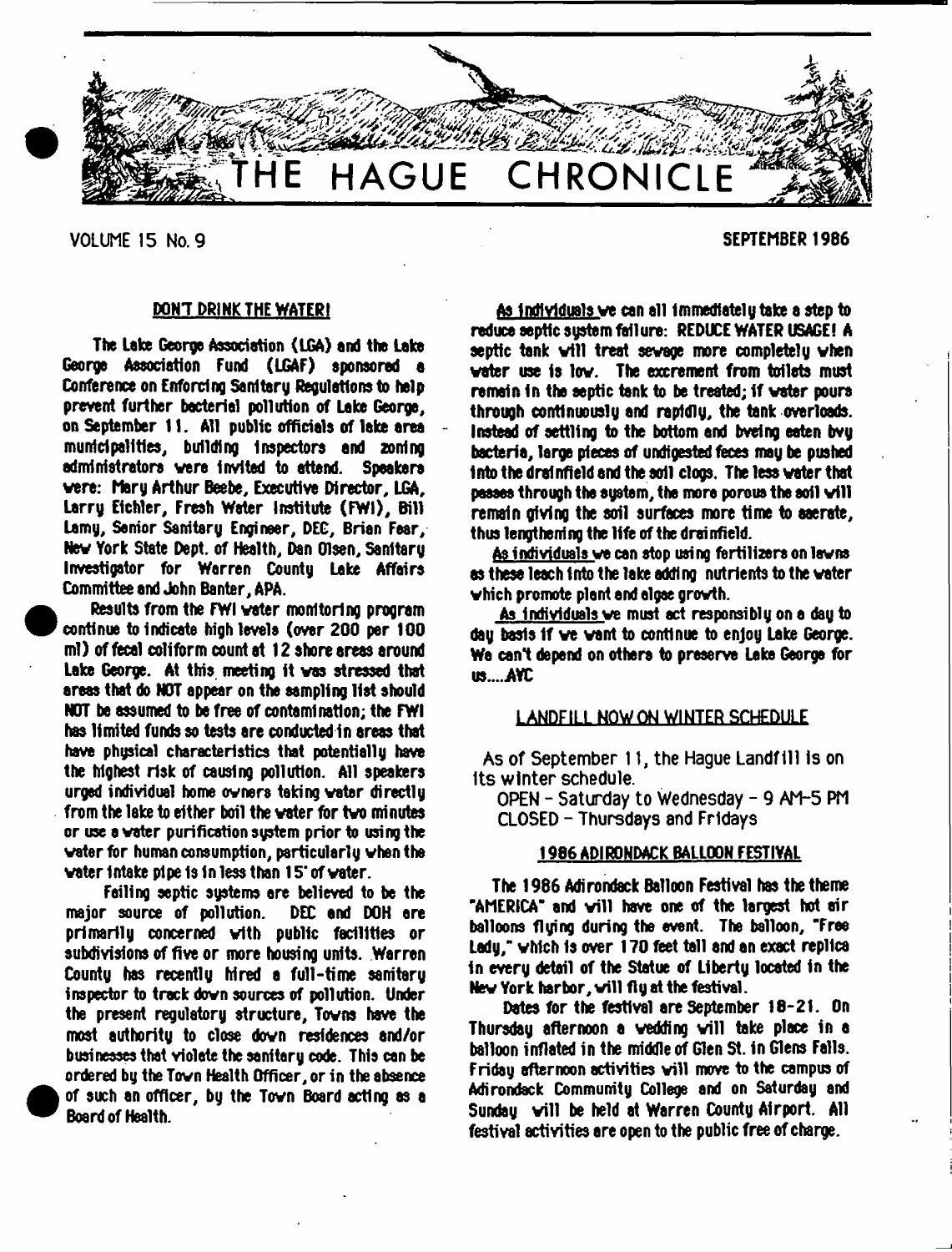#### CAN YOU READ THIS?

Are you willing to help others so they con? Literacy Volunteers of America-Ticonderoga Area, vas orgenizd in February 1967 to help fight Illiteracy In the Ttconderoga, Hague, Putnam and Crovn Point areas. This group provides one-to-one tutoring for adults who need help in reading. Currently six trained tutors are working with students. On October 20, 1986 another tutor-training session will be held. Tutors are asked to make a commitment to eighteen hours of training and one to two hours per week of tutoring. If you can help - or If you know of someone who wants to be helped - please call LITERACY VOLUNTEERS OF AMERICA at 585-4454.

#### AMERICAN LEGION

Regular monthly meeting of Hague Post 1538, American Legion, will be held at the Legion Home on Wed., October 1 at 7:30 PM, at which time reports will be heard from the building addition and the floor covering committees. Refreshments will be served following the business meeting.

At the meeting of the Warren County Organization, American Legion, held at Hogue Post on Sept. 10, Post 1538 was awarded two citations for exceeding membership quotas for 1986 by the Department Commander of New York State, and was one of only two Warren County posts so honored. Paid membership for 1987 already stands at 76%, and any member not yet paid is urged to do so in the near future, as post officers are hopeful that we can meet our goal of 67 paid members before the middle of October. Dept. Commander Sam Ketcham of Long Lake will make his official visit to Warren County on October 22 and will be honored at a dinner meeting at Lake George Post 334, for vhich tickets will be available in the near future.

#### HIGH PEAKS AUDUBON SOCIETY

The High Peaks Audubon Society, Laura Meade, president, is sponsoring a special program on September 17 at 7:30 PM at the Elizabethtown Social Center. Mr. Yern Lamb, award winning Adirondack photographer will be presenting e elide show, NATURE THROUGH MY EYES. The public Is invited to attend what should be an unusually interesting presentation.

\*\*\*\*\*\*\*\*\*\*\*\*\*\*\*\*\*\*\*\*\*\*\*\*\*\*\*\*\*\*\*\* FLU SHOTS WILL BE GIVEN IN TOWN HALL SOME TIME BEFORE OCTOBER 20. CALL DIANE AT 543-6161 FOR INFORMATION.

#### HAGUE TOWN COURT 6/27 - 9/1Q

Bill Butler vas brought before the judge on a charge of , harassment in a bar. He plead not guilty and trial was set  $\overline{\phantom{a}}$ for 9/10/66.

Brett Gudikunst plead guilty to a charge of having an inadequate muffler and vas fined \$25 plus \$10 surtax and vas advised to have muffler repaired.

Tom Holman vas charged with endangering welfare of a child, resisting arrest and assault, third degree. Charges were merged to third degree assault and he vas remanded to the Warren County Jail for thirty days to be followed by 60 days in an alcohol rehabilitation center.

Mrs. Tyburski vas charged with failure to keep right, as a result of an accident near Indian Kettles. The charges were reduced to parking in prohibited area and she was fined \$50 plus \$10 surcharge.

A Connecticut driver vas charged with DWI, charges reduced to DWAI. Fined \$250 plus \$60 surcharge.

Mr. Gleding vas charged with "boat numbers not legible". He vas fined \$5 plus \$10 surcharge.

Mr. Anatole brought charges against Morgan Marine 1n Small Claims Court, claiming negligence to a boat trailer. Since Morgan Marine vas not represented, Mr. Anatole vas awarded \$141.80 for damages. Court costs were \$3.67.

Tim May was charged with DWI. Charges were reduced to DWAI. Since this vas a second offense, he vas fined \$350 plus \$10 surtax On a charge of failure to keep right he vas fined \$25.

Lex Patkuf, Springfield, IL vas charged with grand larceny third degree. Charges were reduced to petty larceny, a Class A misdemeanor. He was fined \$250 plus \$60 surtax, and ti me served.

Bill Butler came before the judge on the harassment charge to which he had plead not guilty two weeks earlier and trial date set for 9/10/86. At the suggestion of Judge Yaw, the plaintiff, Mr. Richard Stormer and his daughter Joanne, shook hands with Mr. Butler and the case vas dismissed.

#### SIMPLE SUMMER PLEASURES

Sitting on a Hague Park bench and watching young gymnasts hand stand and back flip on the grass.

YievinQ the Adirondack as you ride down Rt. 6 past North Pond towards Chestertovn.

Shoving our North Country, particularly the lake and Hague to "first timers" - how thrilled they are.

Watching that turkey disappear as young ask for "seconds" and "thirds".

Hearing someone else mowing your grass.

Greeting summer friends at church or supermarket.

Enjoying the good air, rain or shine.

Just being here with the peace, ouict and good books-.MB

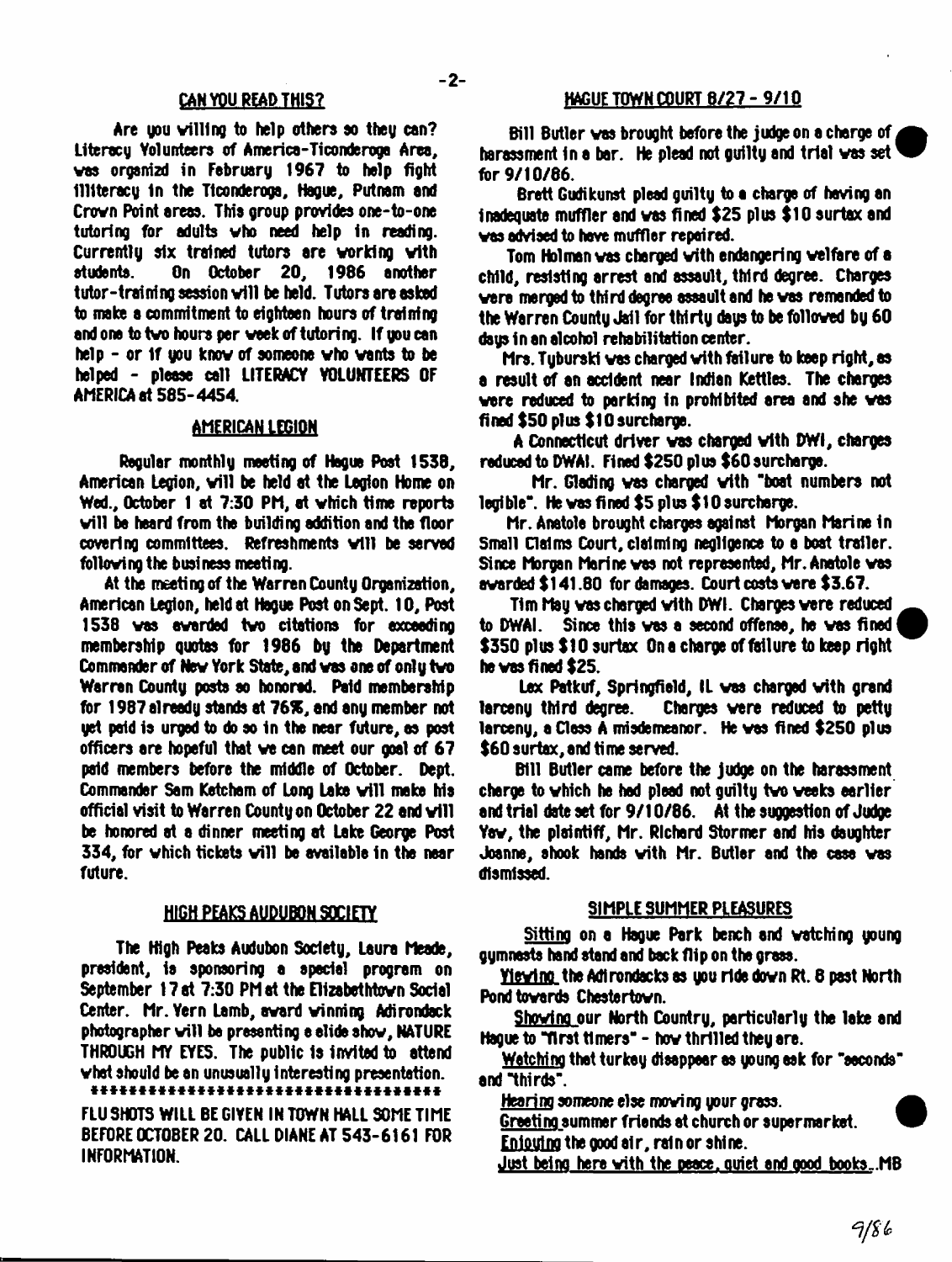## TOWN BOARD MEETING 9/9/86

Tovn Board approved by resolution the changes In Hague's anting ordinance vhich had been recommended by committee to study said changes. The proposed changes have been sent to Warren County Planning Board and to the APA for their approval. The committee vas commended by Supervisor Bolton for its untiring efforts In updating the zoning book. Next efforts will be put on the sanitary code and the subdivision regulations to update them to our needs. When zoning changes have been approved, a new book will be published. The

A letter from Mr. Abrams, head of the Sanitary Landfills In NY State, stating the urgent need to revlev landfill procedures, particularly in regard to dumping hazardous vaste materials.

last one vas published in 1977.

Committee reports: Jim Bralsted reported that a cement enclosure vould be erected around the vood stove at the Tovn Shed in accordance vfth fire safety regulations. Electric vork including a nev breaker box will be done. A retaining wall on the back of the parking lot at the Tovn Dock Is to be built. There are major problems vith the vail on the south side of dock. It vas decided to make the repair and beautification of the dock property Into a five year project.

Highvay: A resolution ves passed to transfer funds for a one-ton dump truck vith plov and sender at at price of \$29,000 and to repair the grader at a cost of \$6,695.23.

Planning and Zoning: The opening on the Zoning Board of Appeals will be made next month. There have been several people vho have expressed Interest.

The town will purchase a software system for its computer, designed specifically for the tovn of Hague, from RDA Systems Inc. for \$7,000.

The request from the Yen Buren Bay property ovners to make a 5 mph speed limit through the bay vas discussed. The Tovn Board will continue to pursue this problem.

Supervisor Bolton announced plans for harvesting the milfoil in the boat slip on September 19. Divers have been hired and boats will be available to pick up the milfoil from the divers. Mr. Bolton plans to put mats dovn In the area next spring in hopes that it can be controlled in this area.

#### PLANNING BOARD 9/4/86

As usual, this Board met vith 100% of the members present. A letter vas read from A.PA. In regard to the property retained by the Gudikunsts on Dodd Hill Rd. <del>as</del> being partially wetland. The Board will make a formal, vritten request to have the APA provide the Tovn of Hague vith a map shoving all designated vetlands within the Town. The Board is also checking into the ownership of certain parcels of land in the Indian Kettles area that the APA claims there Is confusion over designation of ovners hip betveen private and state.

Karl Andreassen of Mt. Viev Rd. has requested permission to place a 70\* mobile home on his property. This vould place 2 primary residences on one lot that Is zoned QCI vhich requires 2.9 acres per principal residence and a site plan revlev.

Steve Bevins has proposed subdividing 2 separate parcels into 4 lots each. A public hearing on this vas set for Oct. 2 at 7 PM.

Building permits have been issued fer Hague Commons to begin construction of 8 tovn houses on the former Locust Inn property. DEC'S representative, Bill Lamy's letter of Aug. 12, 1986 confirmed that the septic system permit fer the fermer Locust Inn Estates had bean designed fer a 3,000 gal. per day capacity and that the developer will be required to reserve an identical size area fer a second system.

The dispute over the structure attached to Jim Ward's log cabin on Rt. 9N vhich vas constructed without a building permit will be heard by the Zoning Board of Appeals on Sept., 25 to determine if the structure is a deck or a boat house roof. ...ac

#### NATURE NOTES

On August 19 an unusual dead bird vas found In the driveway of Supervisor Bolton's horns on Lakeshore Terrace. Preliminary Identification indicated it vas a Sora, a member of the Rail family. According to Geoffrey Carlston, bird expert from Essex County, it vas Indeed an Immature Sora, a rare bird vMch lives in upland svamps remote from human activity. Carleton has seldom seen a Sora in his over 50 years of bird vatchlng, probably because of Its reclusive nature. He theorized that the bird might have become disoriented in the morning fog and It Mt the porch vindov, causing lb death....Laura Meade \*

From the Veterans Administration comes the following Information: The periods of Wartime Service fer Pension Eligibility ere: World War I - April 6,1917, through November 11,1916;extended July 2,1921 under certain circumstances. World War II - December 7,1941, through December 31,1946. Korean Conflict - June 27, 1950, through January 31,1955. Vietnam Era - August 5,1964, through May 7,1975. If you have any questions, see Veterans' Administration representative in Tovn Hall on Thursdays at 11:30 AM.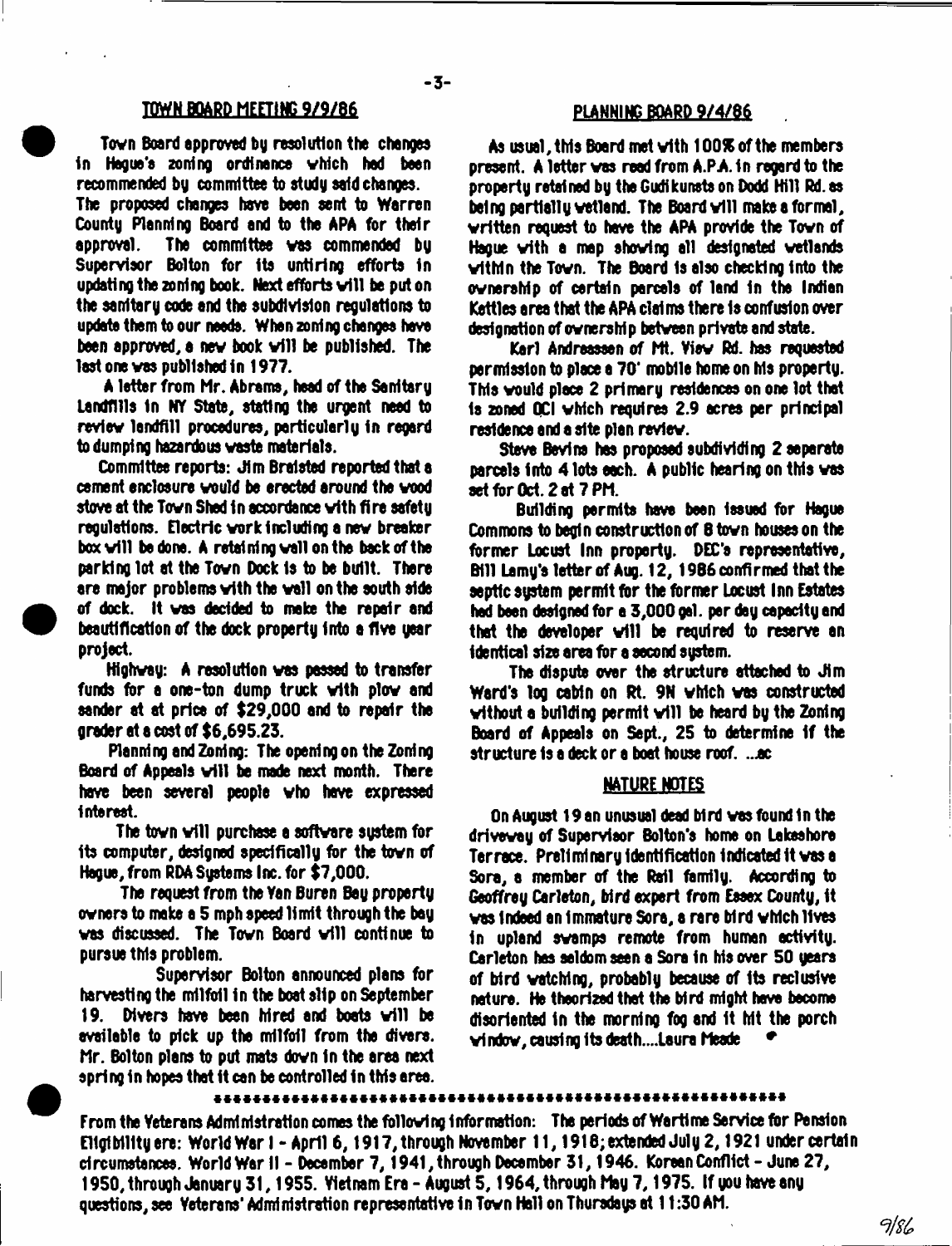#### WILLY C'S AUG/SEPT WEATHER NOTES **WILLY COURSE**

August was a month that had no particularly<br>unusual **weather** incidents to report. incidents to Thunderstorm activity on the 5th, 6th and 7th vas reported last issue. The high temperature vas 84 degrees on the 17th. We had nine other days during the month vhen It managed to get Into the 80's, but all in the low 80 degree range. Low temperatures for the most part vere in the 60's, some high 50's, until near the end of the month vhen everything cooled dovn. Our lov temperature vas on the 29th vhen It got dovn to 43 degrees. Must have been colder up In the mountains. We lost one hour and tventy one minutes of daylight In August. In September that pace will speed up.

We did have some rain each veekend up until the last veekend of the month, vhen ve flnelly broke the mold. Labor Day veekend vas rainless. It vas a yeahlll veekend, the first one since before the fourth of July. August rainfall vas dovn over July to 3.88 inches for the month. Highest vind gust - 28 m.p.h. on the 22nd.

September, so far, has been relatively dry. Temperatures have been on the cool side this past veek, but not uncomfortable, and today, September 12, it's quite mild. Air temperature at 9:55 a.m. vas 74 degrees, voter temperature 66 degrees. You may recall the air temperature on August 11 vas also 74 degrees, but the vater temperature vas 73 degrees on that date, so the lake Is beginning to cool dovn.

Because of above average raf nfall this summer, ve should have spectacular color display this fall. No signs of change yet around the lake, but things v ill be popping by next 1ssue....Willy C

#### LAKE GEORGE FACTS

Lake George is 305 feet above sea level and fiovs NORTH to Ticonderoga, NT There it gradually drops 210 ffeet via the La Chute River into Lake Champlain. The total drop surpasses that of Niagara Falls. Lake surpasses that of Niagara Falls. Champlain is 93 feet above sea level.

#### \*\*\*\*\*\*\*\*\*\*\*\*\*\*\*\*\*\*\*\*\*\*

Did you know that Martha Washington's silver service vas the source of the silver that vent into the first US. coins.

....From Isaac Asimov's "Book of facts"

On Thursday, September 18, 1986 the Ticonderoga Central School District will offer a 3-hour pre-licensing driver safety course. The course is offered to fulfill the Commissioner of Motor Yehlcles regulations for those vho are applying for their Nev York State driver's license.

Class will meet in the Ticonderoga H.S., Room 304<br>m 6:30 to 9:30 PM. Fee is \$10.00. from  $6:30$  to  $9:30$  PM. Pre-registration is necessary. Call 585-7422 by Sept. 17.

## **OKTOBERFEST**

The fourth Gore Mountain Oktoberfest v ill be held at the ski resort on Sept. 27 and 28. The Oktoberfest is tvo days of German music, dancing, food, crafts and fun for the vhole family. Dazzling Adirondack foliage will provide the backdrop for a number of German-American bends and dancers who will perform outdoors under tents. More music and crafts will be in the ski lodge while the Kids Korner will have a stage area of its own set up under cover outdoors. Great German food and beers will be available all day, both days, 1 ndoors and out.

Tickets vill be  $$3.50$  for adults and  $$2.50$  for senior citizens end children 14 end under. Gondola rides are extra.

### STEAMBOATS OF LAKE GEORGE

| <b>Name</b>                 | <b>Built</b> | Lgth/Beam/      | Final         |
|-----------------------------|--------------|-----------------|---------------|
|                             |              | Draft/top spd.  | dispos.       |
| T. James Caldwell           | 1817         | 80/20/8/4       | burned 1821   |
| 2. Mountaineer<br>1837      | 1824         | 100/16/8/6      | scrapped      |
| 3. William Caldwell<br>1848 | 1838         | 140/17/8/12     | scrapped      |
| 4. John Jay                 | 1850         | 145/20/8/13     | burned 1856   |
| 5. Minne-Ha-Ha              | 1857         | 144/22/8/13     | hotel<br>1878 |
| 6. Ganouskie                | 1869         | 72/20/7/11      | saloon 1886   |
| 7. Horicon I                | 1877         | 195/20/9/20     | scrapped      |
| 1911                        |              |                 |               |
| 8. Ticonderoga I            | 1884         | 172/28/9/20     | burned 1901   |
| 9. Mohican I                | 1894         | 93/17/6.5/15    | scrapped      |
| 1908                        |              |                 |               |
| 10. Sagamore                | 1902         | 223/57.5/7.3/20 | 1937          |
| 11. Mohican II              | 1908         | 230/59.7/5/21   | in service    |
| 12. Horicon II              | 1911         | 230/59/7.5/21   | scrapped      |
| 1937                        |              |                 |               |
| 13. Ticonderoga II          | 1944         | 168/25.5/7/14   | in service    |
| 14. Minne-Ha-Ha II          | 1969         | 103/30/3.5/7    | in service    |
| 15. Lac Du St. Sacrement    |              | 190/45/8/14     | Under constr. |

\*\*\*\*\*\*\*\*\*\*\*\*\*\*\*\*\*\*\*\*\*\*\*\*\*\*\*\*\*\*\*\*\*\*

# A true Mend is tte test possession.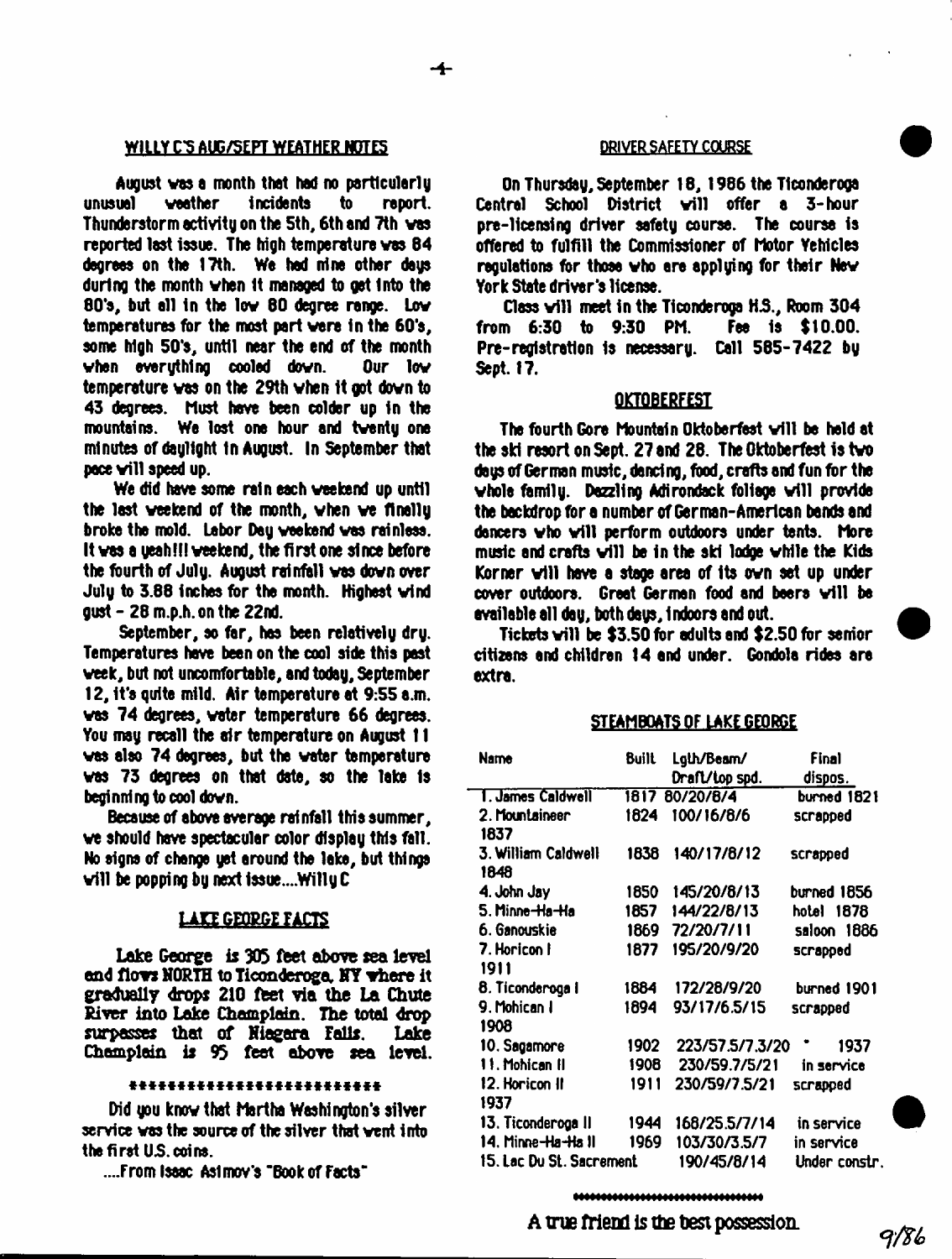#### PUBLIC CONDUCT IN EMERGENCY SITUATIONS

 $-5 -$ 

The Increasingly persistent problem of crowd control during emergency situations has become a major concern to local emergency authorities. During fire, automobile accidents, ambulance calls, etc., public interest and attempts to assist usually result In further confusion and more difficulty for those trained to deal with these situations. Public cooperation vith emergency authorities is Imperative so that they may perform their task most efficiently and successfully in the safest manner possible. However confusing an emergency situation may seem, trained volunteers are working at their best to control the problem and assist those in need.

An indispensable role in controlling these situations lies with the emergency and fire police squad. These people are specially trained in crowd control during emergencies. Further, they are in constant contact vith fire chiefs and emergency captains. This is important so that they may control the flow of emergency vehicles and personnel as well as public traffic. This task is essential to prevent further hazards during emergencies, and assist in their speedy and safe outcome.

The authority of the emergency and fire police squads Is real and should be observed and respected by the public. Squad members possess legal authority to assist them In control of emergency situations. Although they cannot Issue summons individually, they do have the option to request assistance from any police officer present. At the request of a squad member, a police officer will issue an appearance summons to the offender. At the time of the appearance the offender is subject to a \$50 fine and/or 15 days on a first offense. A second offense within 18 months Is subject to a \$100 fine and/or a 45 day jail term. Emergency and fire police members would prefer not to have to resort to these means, but it should be understood that they<br>are trained to do so if it is needed. Public are trained to do so if it is needed. cooperation will hopefully make this unnecessary.

Help our emergency volunteers best by allowing them to do their jobs as they are trained to do. If they ever require assistance, rest assured they will ask for help and accept it gratefully.

Thank you for your cooperation. George Shoemaker, Captain

## HAGUE VOLUNTEER FIRE DEPARTMENT NEWS

The Hague Ambulance Squad made 25 runs, totalling 1222 miles and 266 man hours for the month of August.

The Hague Fire Dept, responded to six fire calls, three of vhich were automobile accidents requiring fire monitoring and wsshdovn service, totalling 104 man hours.

The HVFD will be hosting its annual Columbus Day Dinner on Saturday, October 11, at the Silver Day Association Dining Hall. cordially invited to attend.

 $HVPD$  members will be attending a state sanctioned Initial Fire Attack course beginning on Sept. 17. The course will run six consecutive weeks. Those completing this course will be certified end on file with the state in Initial Fire Attack techniques. The course instructor will be Hr. Dave Hadfn from Queensbury. Hr. Hadtn is a state certified instructor and conducts classroom training as well as realistic field training in fire attack techniques. The HVFD is seeking the use of a dispensable building to burn or smoke to be used for field training during this course. Anyone with knowledge of or who has a building that might be used for training is asked to contact either Fire Chief Paul Davis or First Asst. Chief Jim Young.

There has been some confusion pertaining to Hague residents with 585 telephone exchange numbers utilizing the 911 emergency number. At present, residents with a 565 exchange cannot dial into the 911 system. Efforts are being made to remedy this situation. It 1s recommended that until this problem is solved that these residents dial the Warren county SherrifTs office at 1-761-6477. Further Information will be given as 1t becomes available. For clarification of these proceedings, please contact Ms. Diane Frasier during business hours at the Hague Town Hall - 543-6161.

Anyone vith comments, ideas, or questions pertaining to their community and Its emergency services are urged to contact either Fire Dept. President John Breitenbech, Sr. or Fire Chief Paul Davis.

...JBJr.

#### EMERGENCY FOOD PANTRY

An emergency food pantry has been created In Hague through Community Action Agency of Warren and Hamilton Counties. Certain criteria must be met, but if you have a real need on an emergency basis, call Diane at the Tovn Hall, 543-6161.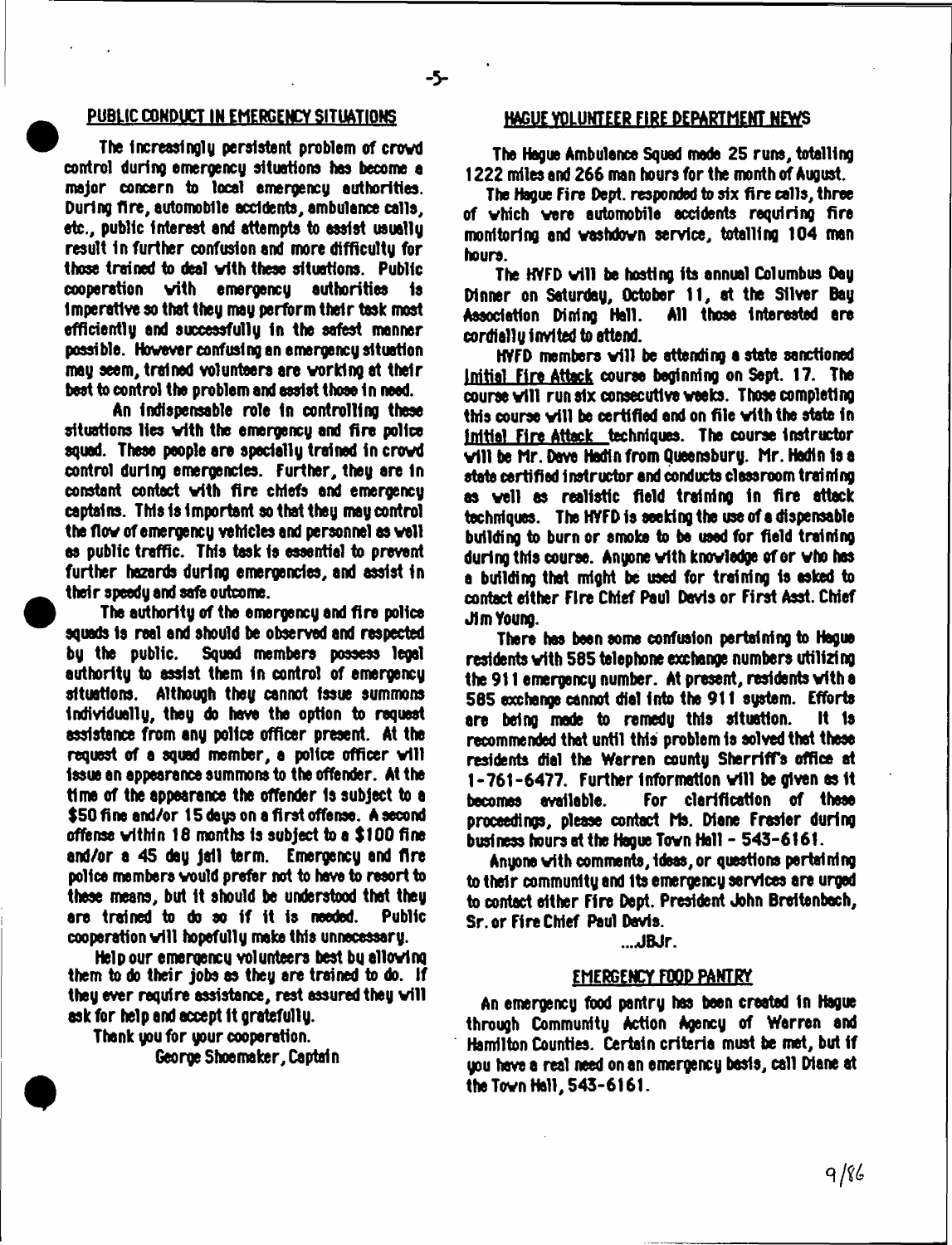# NEW FOLKS IN TOWN

Joseph & Lynda Murphy and Robert and Rlsa Monroe - property on Uncas Road

Roderick and Mynema Geer - former Llppett property In Forest Bay.

Howard and Dorothy Foote - Furey property on Route 9N, north of Hague.

William S. Jones - from John Pucek, south of Sabbath Day Point.

Pamela Petersen - from Douglas Madden on Route 9N, north of Hague.

Constance Miller - from Laurie Patterson, on Overbrook Drive.

John & Linda Baker and Winston and Susan Disbrow - the Millington property in center Hague.

Bruce and Susan Clark - from C. Frank Fitzgerald III, Overbrook Road

Peter and Julia Voll - from Stuhr, property adjacent to town beach.

Michael and Ann Tobey from Barbara Jaffee, Route 9N, south of Hague.

Thomas McGrath, from Rushby, property on 9N south of Hague.

Francis and Kathryn Barry, property on Split Rock Road.

James and Joan Demma - Arcady Bay Estates

Darryl B. and Harry R. Hayes III, a lot 1n Arcady Bay Estates

William and Lisa De Vita, a lot In Arcady Bay Estates.

Michael and Viola Vassallo, a lot In Arcady Bay Estates.

Tnomas and Charlene Schaffer, a lot In Arcady Bay Estates.

James and Sherrie Schaffer, a lot In Arcady Bay Estates.

Martin and Earlene Steger, a lot In Arcady Bay Estates.

Erwin and Geraldine Slwek, former Stiffler property In Pine Cove.

Joyce and Denis Buchanan, property of Conant in Silver Bay.

Blanche Islnger, former property of Brlnton, Silver Bay.

Bruno and Dorothy Brauner, a lot at Sabbath Day Point.

Michael Ferraro, a lot from James ward at Lakeshore Terrace and 9N.

The staff of THE HAGUE CHRONICLE welcomes you all to our town.

## TICONDEROGA FESTIVAL GUILD FUND RAISER

Now that the summer season is past, the Guild's attention is turned to raising funds to support the concerts for another season and to reduce the debt on the tent which is used for these concerts. A fun evening is being planned for October 12 to be held at Indian Kettles. A maximum of 200 sweepstakes tickets at \$100.00 each will be sold, entitling the buyer to two admissions to the party. Grand prize for the sweepstakes is \$1500.00. Over 30 other fabulous prizes worth at least \$100 in value each, w ill be drawn. Buy your ticket early to enable you to get the sweepstakes number you would like.

For further Information call 585-6716. You don't have to be here to win. You can be a part of this fundraiser from your winter home, too.

#### GOLDEN KEY FOR SENIOR CITIZENS

Senior Citizens have free access to all school sports events, music concerts, and dramatic performances Recognizing the contributions that Senior Citizens have made to the progress of our community, the Board of Education adopted a policy that allows Senior Citizens (those over 60 years of age) free admission to basically all school events.

Golden Key admission cards are available In the Superintendent's office on Amherst Avenue between the hours of 9 AM and 4 PM. For further Information you may call 585-6674.

#### PI ANFTARIUM SHOWS AT T.H.S.

The Ticonderoga Planetarium w ill resume its public presentations on Tuesday evening, Sept. 23 at 7:30 PM. The Annual Fall Stargazer's Show will be presented at this time. People w ill be shown the stars, planets, and constellations visible from our area during this fall.

Tues. Sept 23 - Fall Stargazer's Show Mon. Oct 20 - The People - Indian Skylore Wed. Nov 19 - To be announced Tues Dec 9 - The Christmas Star Wed Jan 21  $-$  Winter Stargazer's Show Tues Feb 24 - To be announced Thurs. Mar 19 - To be announced Mon. Apr 20 - Springtime In the Universe

Thurs May 14 - Summer Stargazer's Show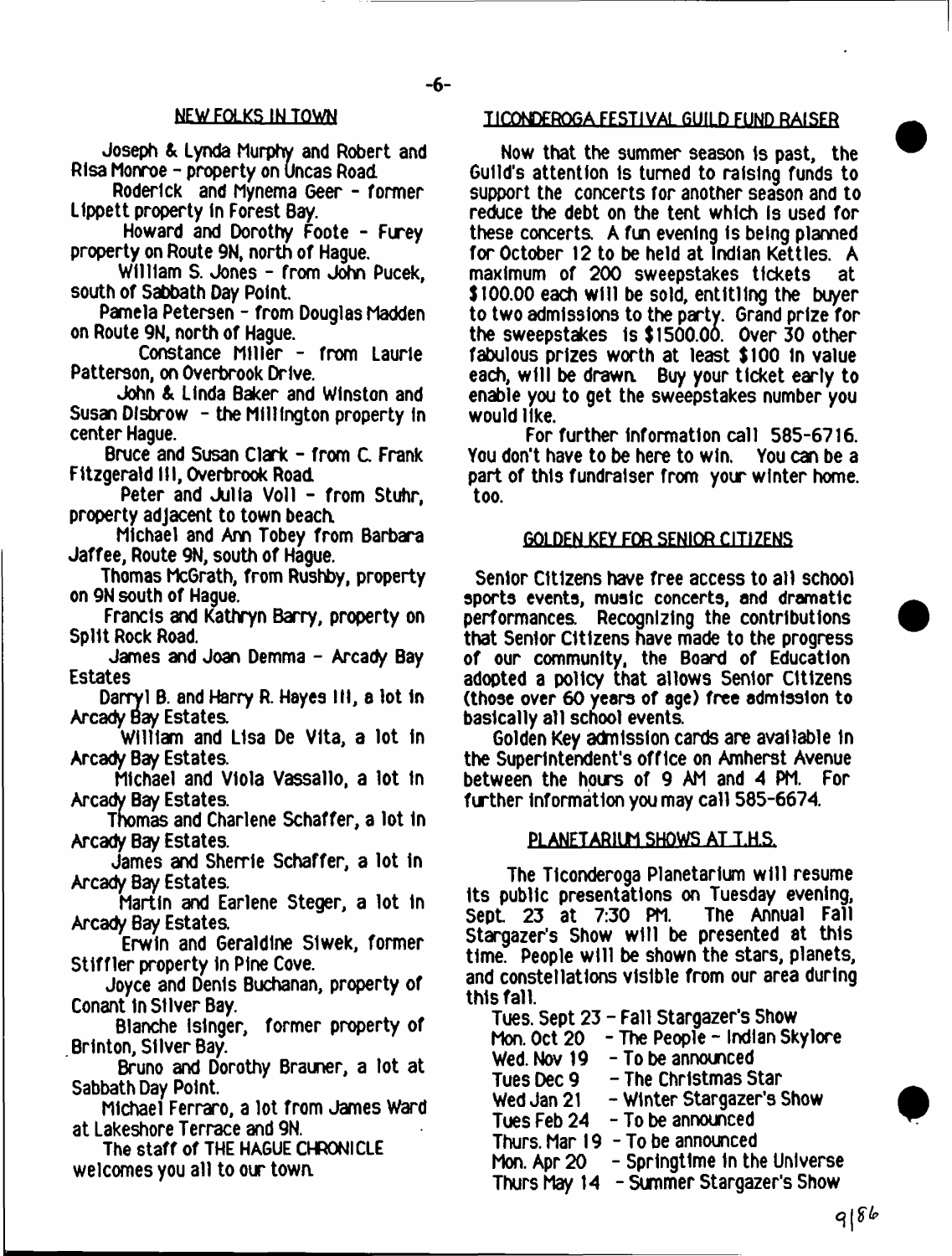# $-7-$

# SOUNDINGS

- BORN A girl, Meredith Ashley, to Diane and Richard Loratlch on June 18. Grandparents are Bob and Teresa Stlffler, former residents of Pine Cove, Hague.
- BORN a girl, Kelly Anne, to Harry and Kim Granlto In Ann Arbor, Ml on July 23. Grandparents are Dolores and John Granlto, Binghamton and Hague. Greatgrandparents are Martha and Harry White, St. James City, FL and Hague.
- BORN A boy, Christopher David, to Mary and Tim Towers on July 301n the Glens Falls Hospital. Grandparents are Emma and Tony DeFranco, Hague.
- BORN A girl, Paige Isabella, to Flavla Fuller and Thomas Denno on August 6 In Moses Ludington Hospital. Grandparents are Anna and Bernard Denno, Hague.
- BORN A girl, Melanie Elizabeth, to William and Jennifer Edson on Aug. 22 at Womack Army Hospital, Ft. Bragg, NC. Grandparents are Janice and Dan Betden, Hague and great grandmother is Mrs. Esther Belden, Hague.
- BORN A girl, Chelsea Elaine, to Jeff and Diane Larson, Llthonla, GA. Grandparents are Martin and Hanna Brosche, Rt. 8, Hague.
- MARRIED Cynthia V. Craig, daughter of Bruce and Alison Craig, Hague, to Richard Fugett on Aug. 24 In Santa Rosa QA.
- MARRIED Terry Bolton, son of Supervisor and Mrs. Richard Bolton, Hague, to Lisa Tobin, daughter of Mr. & Mrs. Ernest Tobin, Ticonderoga ,on September 6 at the Boltons\* home In Hague. Reception followed at the Country Club.
- DIED Robert R. Anderson, 35, West Hague Road, on August 20 at Moses Ludlngton Hospital. Surviving are his mother, Bernice Denno Anderson and aunt and uncle, Robert and Geneva Denno, Hague.
- DIED Alice Maloney, Keeseville, in Moses Ludington Hospital on September 1. She vas a frequent visitor in the home of her niece, Marge Laundree.
- DIED Ruth M. Bryant, 76, Port Charlotte, FL,on Sept. *2* at Moses Ludington Hospital. Surviving is her stepson, Robert Bryant, Pine Cove.
- DIED Elizabeth Leech Waite, 88, Hudson Fells, e native of Hogue, in Glens Fells Hospital on September 6. She vas the mother of Mrs. James (Pat) DeLarm, Hague.
- CIVIL AIR PATROL CADET EDWARD MAY, son of Gordon May, Hague attended CAP'e annuel tvo week encampment at Plattsburgh AFB from Aug. 17 to 30. He received training in search and rescue skills. land and water survival, drill, military customs and courtesies end group problem solving. In addition the cadets vere given rides In tanker airplanes and CAP corporate aircraft.
- JAMES BELDEN, son of Mr. & Mrs. Arthur Belden was Inadvertently omitted from the list of students receiving the Presidential Physical Fitness Award last spring. Our belated congratulations.
- MICHELLE WATERS daughter of Mr. and Mrs. Francis Waters, received the Presidential Academic Fitness Award and an achievement award for band Instrument at the Elementary School Graduation In June. She was a fifth grader at the time.
- DIANE BROSCHE LARSON, daughter of Mr. A Mrs. Martin Brosche, Rt. 8, received her RNcertificate from the state of Georgia in August.

#### FALL SPORTS PARTICIPANTS

The following students from Hague are participating In the fall sports program at Ticonderoga High School.

Soccer: JAMES BELDEN, ROBERT GAUTREAU, EDDIE MAY, SHANNON OLCOTT.

Varsity Football: PETER BELDEN, Mgr.

JV Football: RICHARD BELDEN

Varsity Cheerleaders: CAROL DUNKLEE, KARA REYNOLDS.